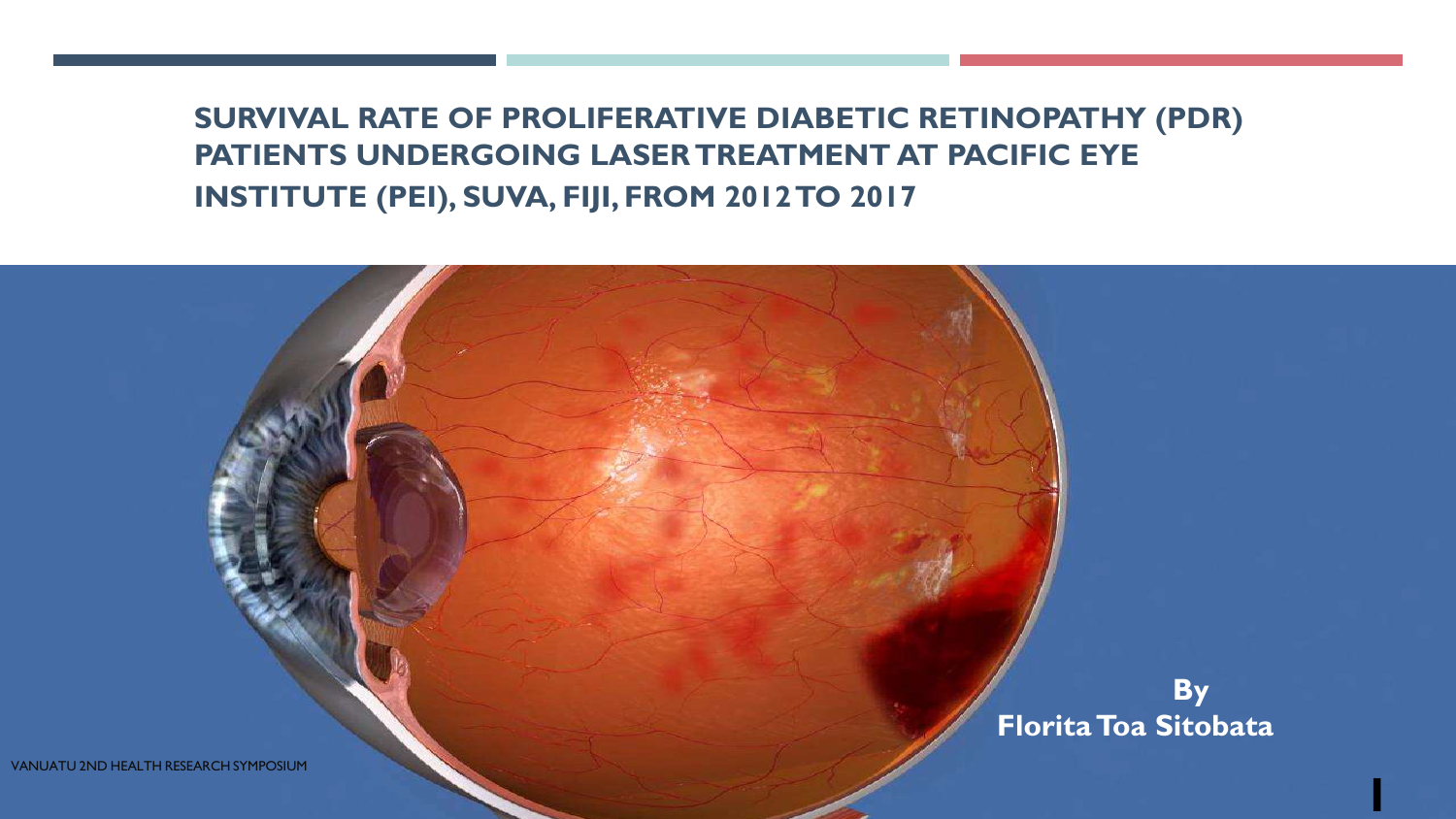# INTRODUCTION

|                                       | Proliferative diabetic retinopathy (PDR) is) is a complication of diabetic retinopathy (DR) characterised by the<br>development of: tiny enlarged blood vessels in the retina of an eye, fibrous growth and vitreous fluids surrounding the<br>retina.<br>It lowers an individual quality of life but can be corrected using a laser treatment (Pan Retinal Photocoagulation).                                                                                                                                |
|---------------------------------------|---------------------------------------------------------------------------------------------------------------------------------------------------------------------------------------------------------------------------------------------------------------------------------------------------------------------------------------------------------------------------------------------------------------------------------------------------------------------------------------------------------------|
| Why this research is<br>important?    | Statistics :                                                                                                                                                                                                                                                                                                                                                                                                                                                                                                  |
|                                       | Globally: 34.6% DR, 2.6 million visually impaired, and 17 million PDR.                                                                                                                                                                                                                                                                                                                                                                                                                                        |
|                                       | Pacific: 52.9% DR in Vanuatu, 69% in Nauru                                                                                                                                                                                                                                                                                                                                                                                                                                                                    |
|                                       | Fiji : 15% STDR, blindness 2.7%, Impairment 6.7%, 2020 - more than 550 people registered for DR at PEI diabetic<br>eye clinic                                                                                                                                                                                                                                                                                                                                                                                 |
| What we know and don't know           | PDR was said to be preventable with early detection and treatment. Early retinal screening is said to be effective that<br>reduces the chances of DR and blindness, and laser treatment which is also known as Pan retinal Photocoagulation<br>(PRP). But what is the five years survival rate of PDR patients who underwent laser treatment? Is there an association<br>between screening and survival time .As PEI is planning to introduce vitreous surgery, who is going to benefit from this<br>surgery? |
| <b>Observation</b>                    | New cases of PDR patients who had attended retinal screening a year prior laser treatment and those who attended<br>retinal screening the same year as undertaking their laser treatment (all new PDR cases from 2012-2017)<br>IRNUATU HEA                                                                                                                                                                                                                                                                    |
| <b>Hypothesis</b>                     | <b>Null Hypothesis</b> : There is no association between screening and survival time and screening<br>2019<br><b>EST</b><br>has no effect on median survival time                                                                                                                                                                                                                                                                                                                                             |
| VANUATU 2ND HEALTH RESEARCH SYMPOSIUI | RESK<br>Alternate Hypothesis: That screening detects early disease which is easy to cure, which<br>prolongs the median survival time.                                                                                                                                                                                                                                                                                                                                                                         |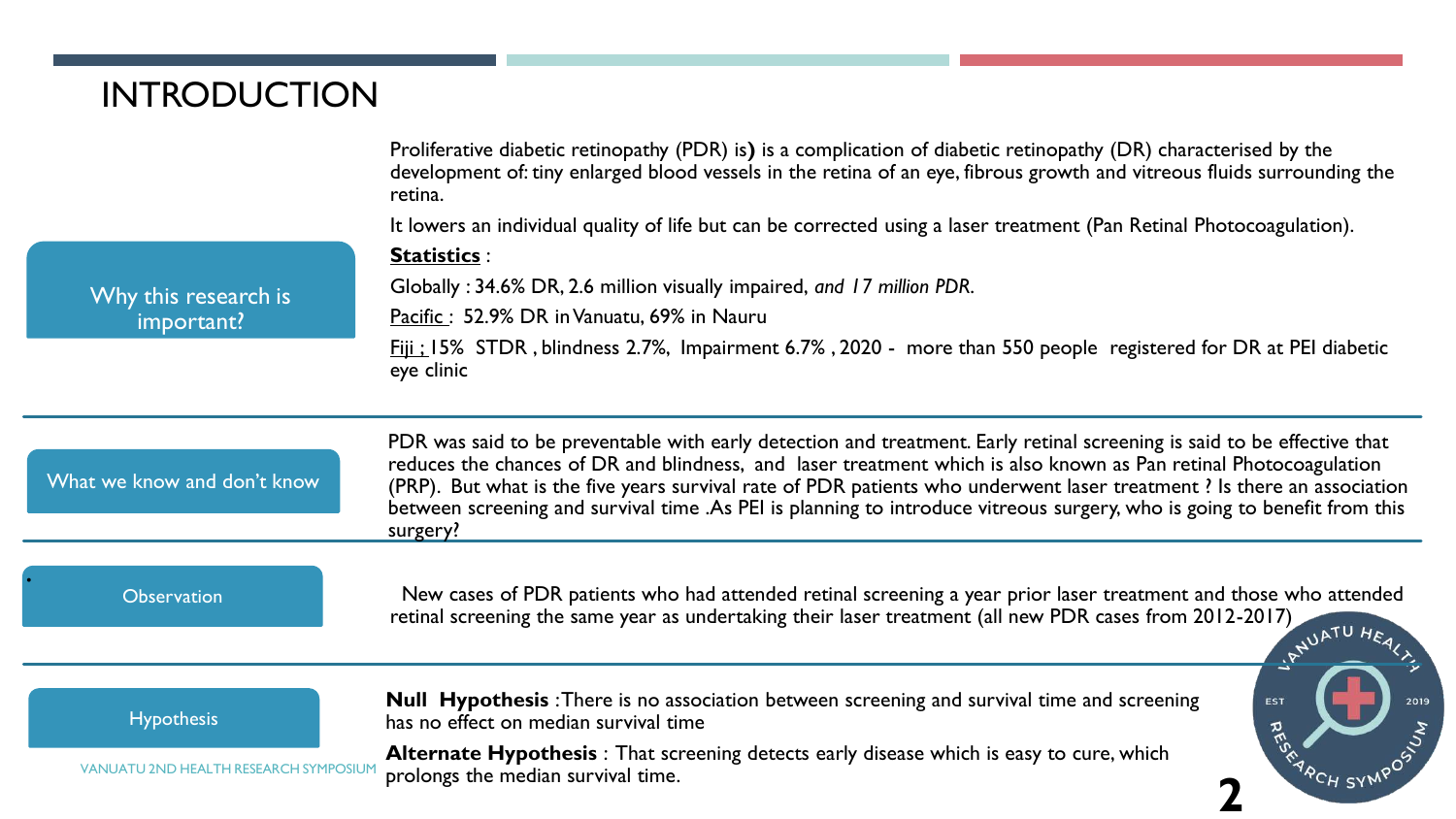**Aim :** To determine the survival rate in a sample of PDR patients undergoing their first laser treatment from January 2012 to December 2017 at PEI in Suva, Fiji.

### **Objectives:**

- 1. To describe the demographic characteristics of PDR cases who underwent their first laser treatment at PEI diabetes clinic from the years 2012 to 2017.
- 2. To estimate the five years trend and proportion of their survival.
- 3. To estimate the survival time, the probabilities of surviving and the differences of survival rates of PDR cases who underwent retinal screening for at least one year prior to developing PDR and those who attended retinal screening at first visit during the same year of attending first laser treatment.
- 4. To assess factors associated with the survival time of PDR
- 5. To identify the current health status of PDR patients in this study.

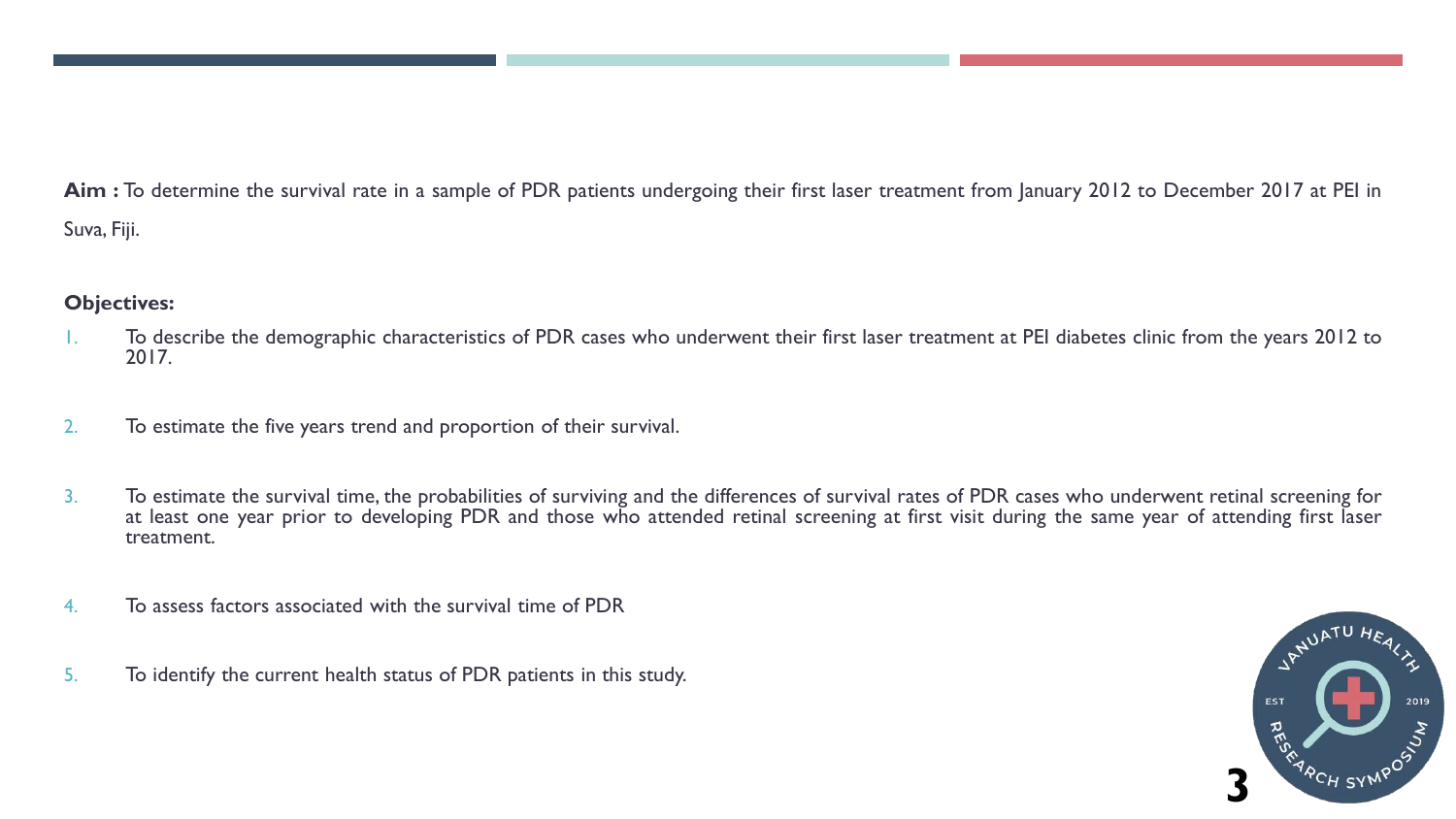# **METHODS**

- **Study population -** All new cases of diabetic eye diseases, who had taken first laser treatment between January 2012 to December 2017. total population of 3,282.
- **Study design -** Cross-sectional retrospective study
- **Study setting** PEI, Suva, Fiji.
- **Primary data source** Data collected from phone interviews
- **Secondary data source** PEI Best Practice SoftwareVIP.Net, under PEI diabetic clinic, patient information system ( January 2012 to December 2017).

### • **Study variables** Independent Variables **Dependent variables** Age Survival status Gender Vision status Ethnicity **Current health status** Screening status

- **Sampling method -** Convenience sampling
- **Sample size -**208 ( computed using Epi info)

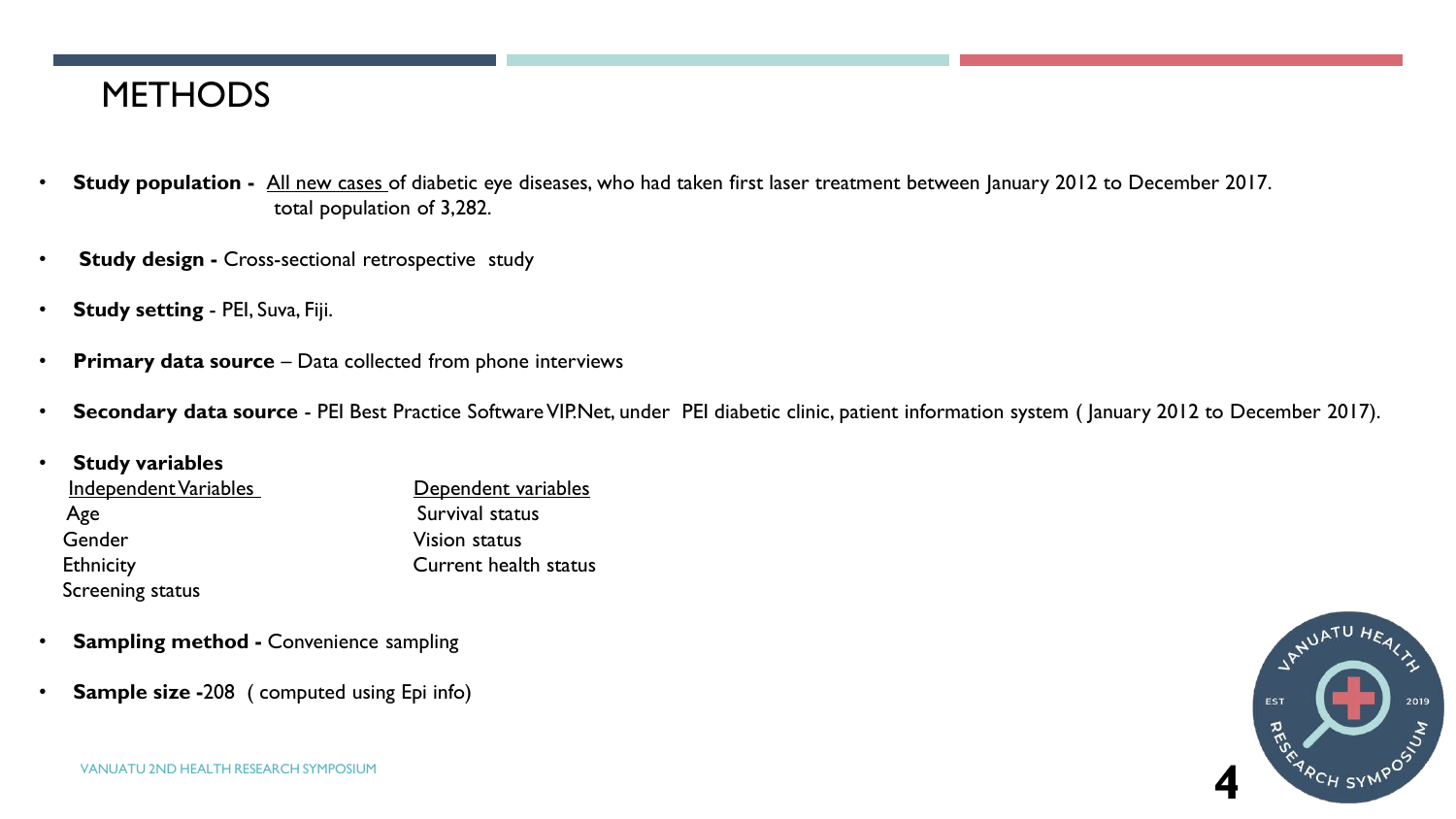# Methods (cont…)

### **Data collection tools**

- Interview : Closed ended quantitative questionnaire questions modified using the measurement used by IAPB
- Phone script
- Person information sheet
- Consent form
- Data sheet

**Reliability &Validity** Data validated for standard data collection without bias.

#### **Pre-test**

Phone calls pre-tested for time duration Questions pre-tested

### **Analytical methods used**

• SPSS version 22 & Microsoft Word Excel

### **Statistical method used**

- Kaplan Meier model,
- Cox Regression Model (Multivariate)
- Log Rank Test.



**5**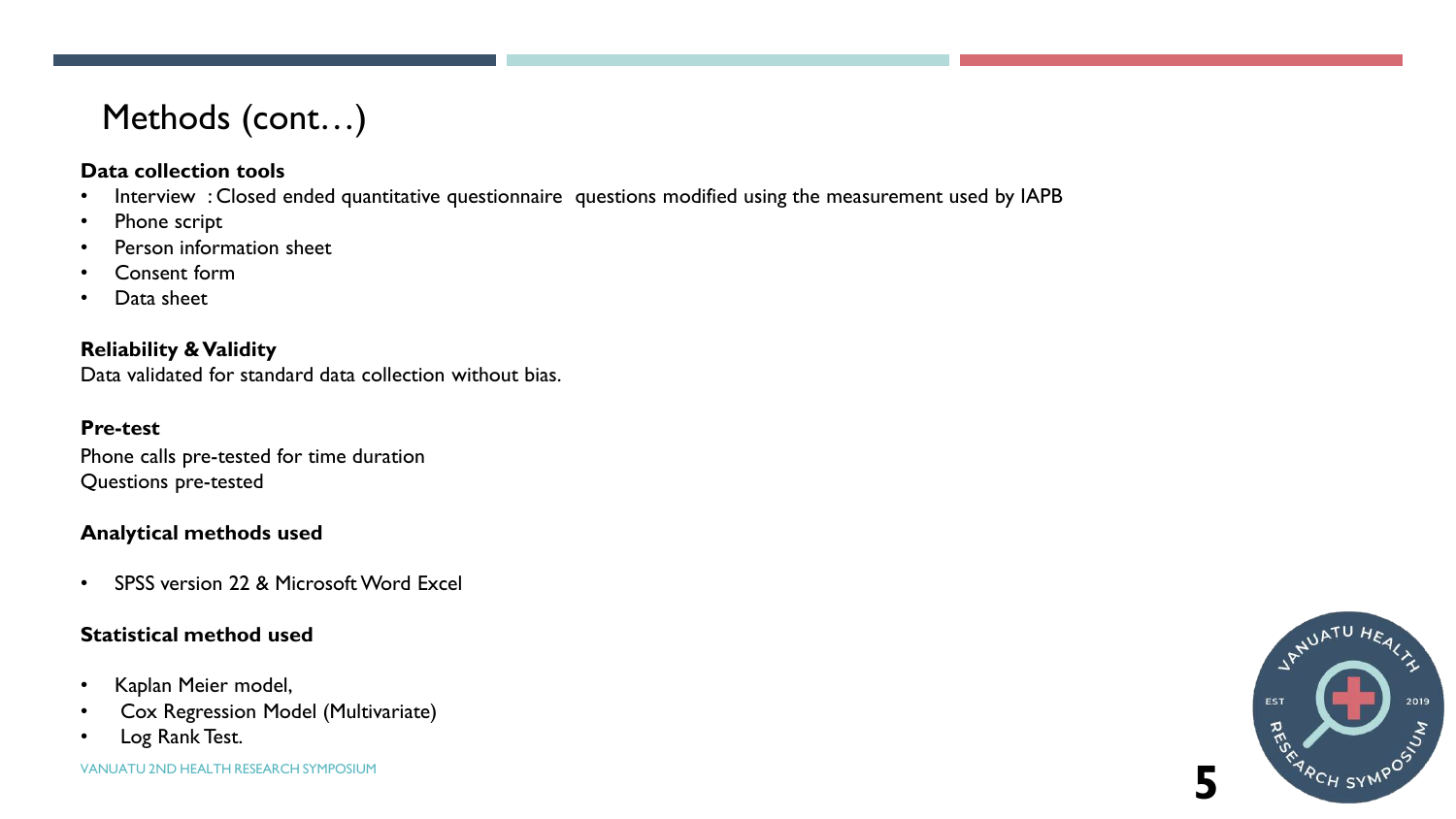# **RESULTS**

**Demographic characteristics of all new cases of PDR who attended their first laser treatment at PEI from 2012 to 2017, and had participated in the study (n=155)**

| Demographic                    | Frequency | Percentage |
|--------------------------------|-----------|------------|
| Gender                         |           |            |
| Male                           | 66        | 43%        |
| Female                         | 89        | 57%        |
| Ethnicity                      |           |            |
| Fijians of Indian Descents     | 116       | 749        |
| Itaukei                        | 28        | 18%        |
| Others                         | 11        | 7%         |
| <b>Survival status</b>         |           |            |
| Alive                          | 103       | 679        |
| Died                           | 52        | 33%        |
| <b>Age categories</b>          |           |            |
| $27 - 36$                      | 9         | 6%         |
| 37-46                          | 15        | 10%        |
| 47-56                          | 58        | 37%        |
| 57-66                          | 49        | 32%        |
| 67-76                          | 19        | 12%        |
| 77-86                          | 5         | 3%         |
| Age (years)                    |           |            |
| Mean age                       | 55        |            |
| Mode                           | 57        |            |
| Minimum                        | 27        |            |
| Maximum                        | 80        |            |
| Mean age at death (years)      | 63        |            |
| <b>Vision Screening status</b> |           |            |
| One year prior laser treatment | 48        | 31%        |
| Screened same year as laser    |           |            |
| treatment                      | 107       | 69%        |



**6**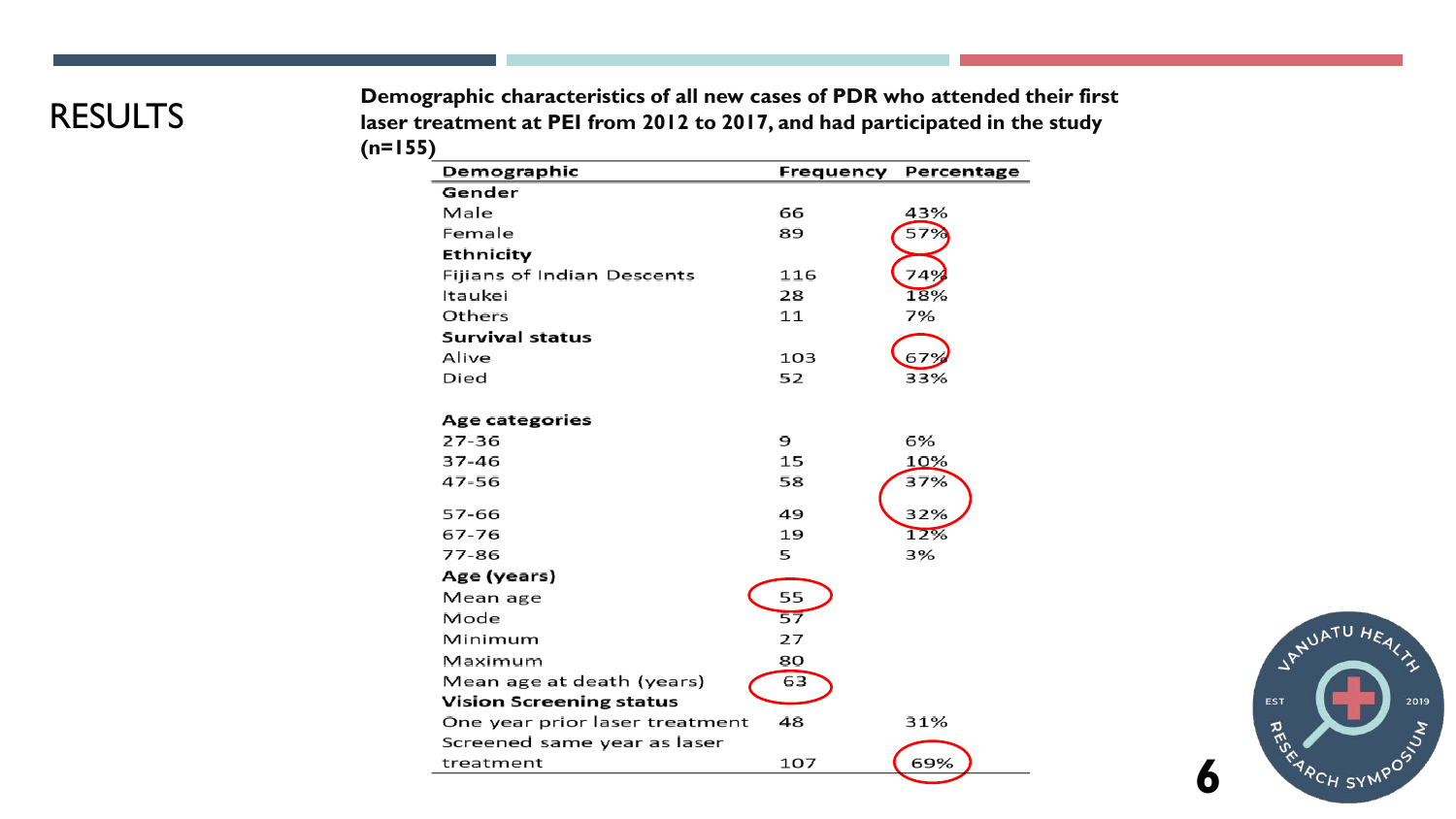# RESULTS (cont.)- Proportion and trend of survival of PDR



**Figure 1. The Proportion of PDR in the diabetes eye diseases population at the PEI diabetic clinic, from 2012-2017.**



2019 **EST RES** OSIVER A <sup>'A</sup>CH SYN

**7**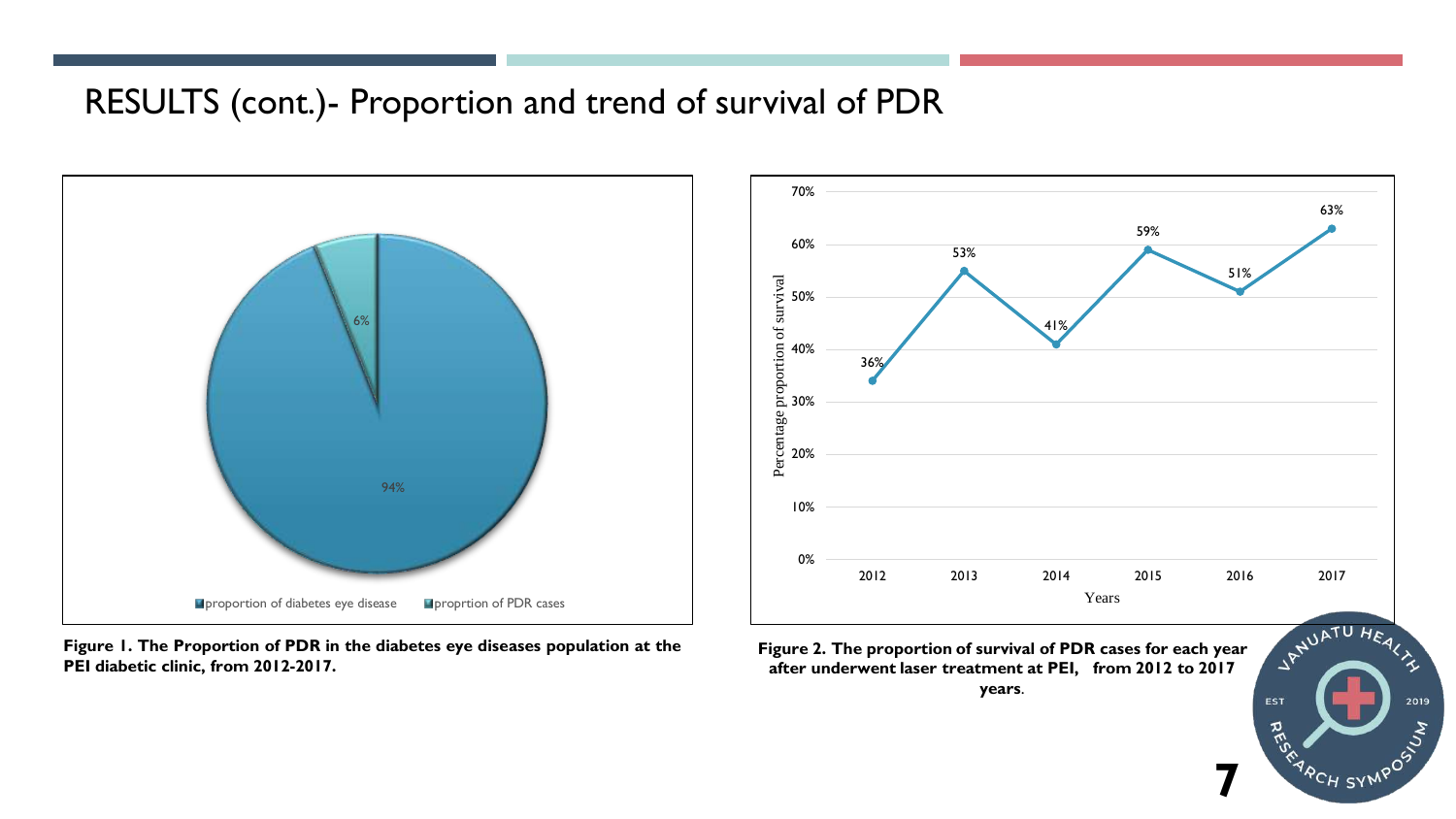# RESULTS (Cont.)- Survival time and survival probabilities



**Figure 3. The Kaplan Meier curves illustrates the cumulative survival probabilities against time in years determining the survival time of PDR cases after laser treatment.** 



**Figure 4. The Kaplan–Meier survival curve comparing the difference in survival time for visually screened with non-visually screened of PDR patients.**

#### **The association of factors influenced the survival time of PDR (Cox regression model multivariate)**

- PDR patients age older than 56 years was strongly associated with mortality of PDR patients after laser treatment
- PDR patient likely to die at age older than 56 years old after laser treatment than those younger than 56 years old

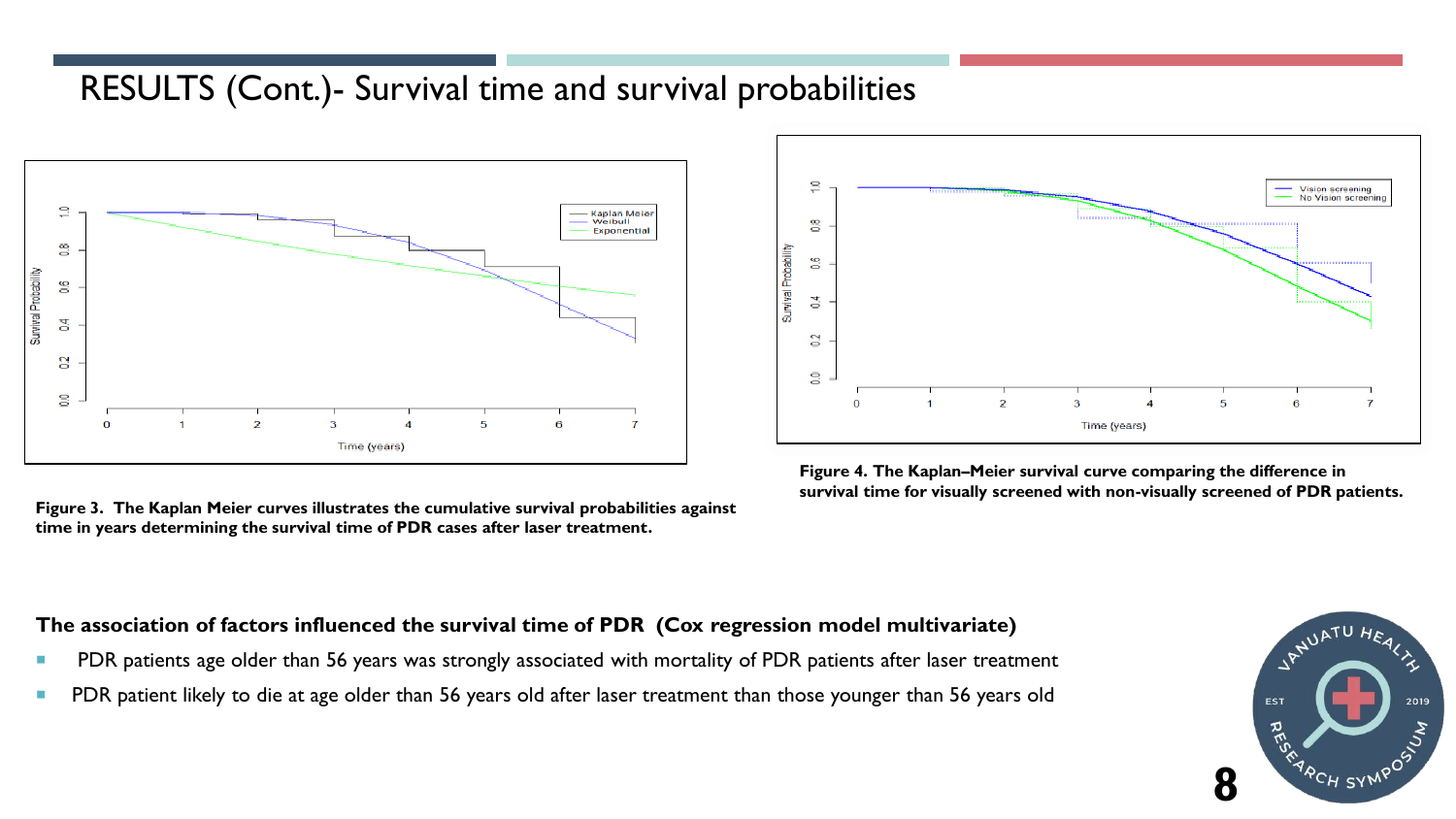# RESULTS (Cont.) - Current health status



#### **Figure 5. Current vision status of PDR participants after laser treatment at PEI**

• Majority of cases are stable, meaning either one or both eyes still blur, watering or painful



**Figure 6. Current health status of PDR cases who had lived up to five years survival time of study.**

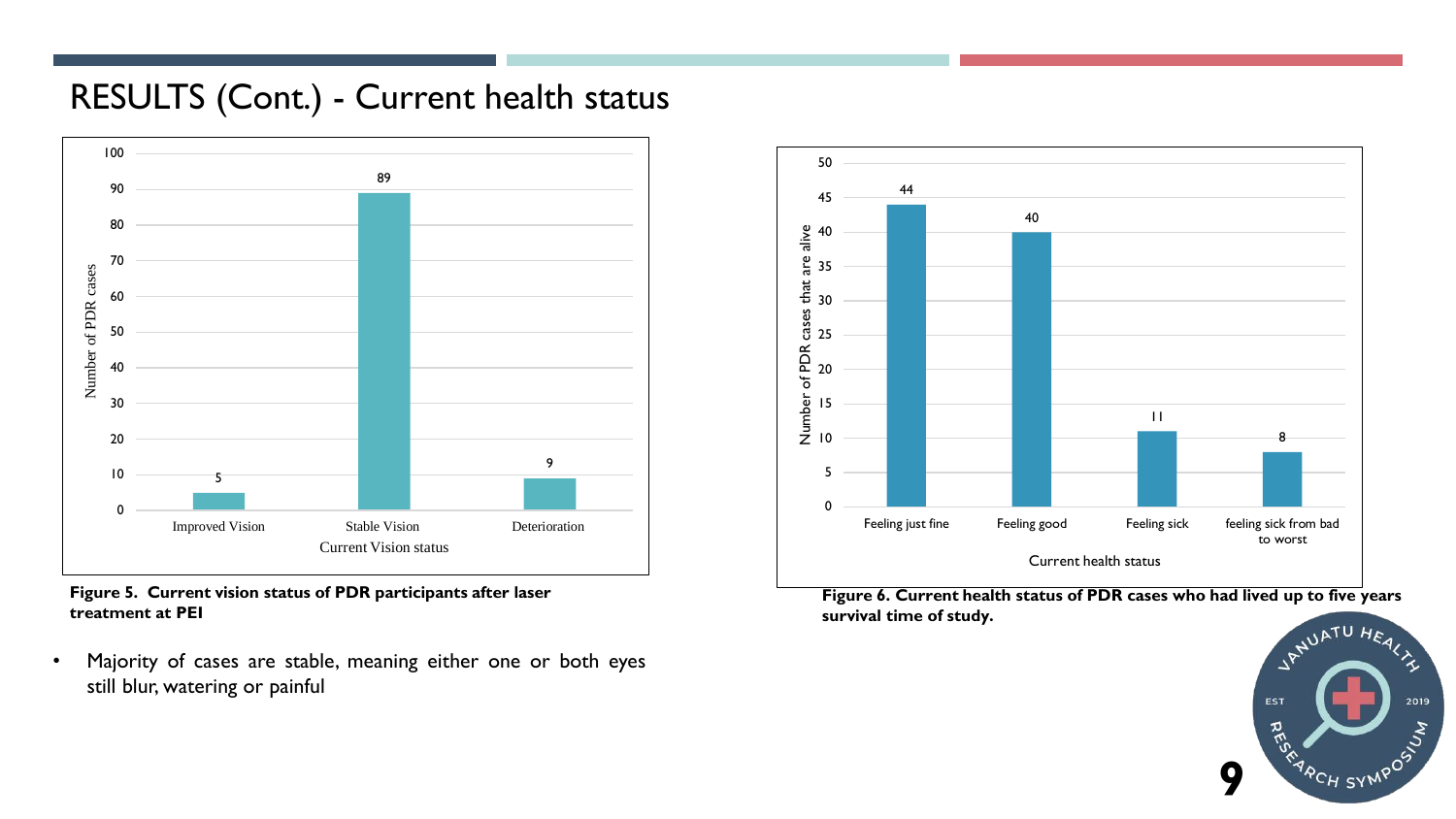# KEY FINDINGS

- Only 6% of PDR cases in the diabetic eye disease population between 2012 to 2017
- Median survival time 6 years- 50 % of PDR cases were alive by 6 years
- The 5-year survival rate was 69% absolute
- Screening status- those Screened have higher survival rate (50.6%).
- There is no difference in median survival time regardless of screening status.
- PDR have high survival rate but laser treatment benefits those who are younger < 56 years than >56 years
- There was no association between screening and survival time and screening does not prolong the median survival time.

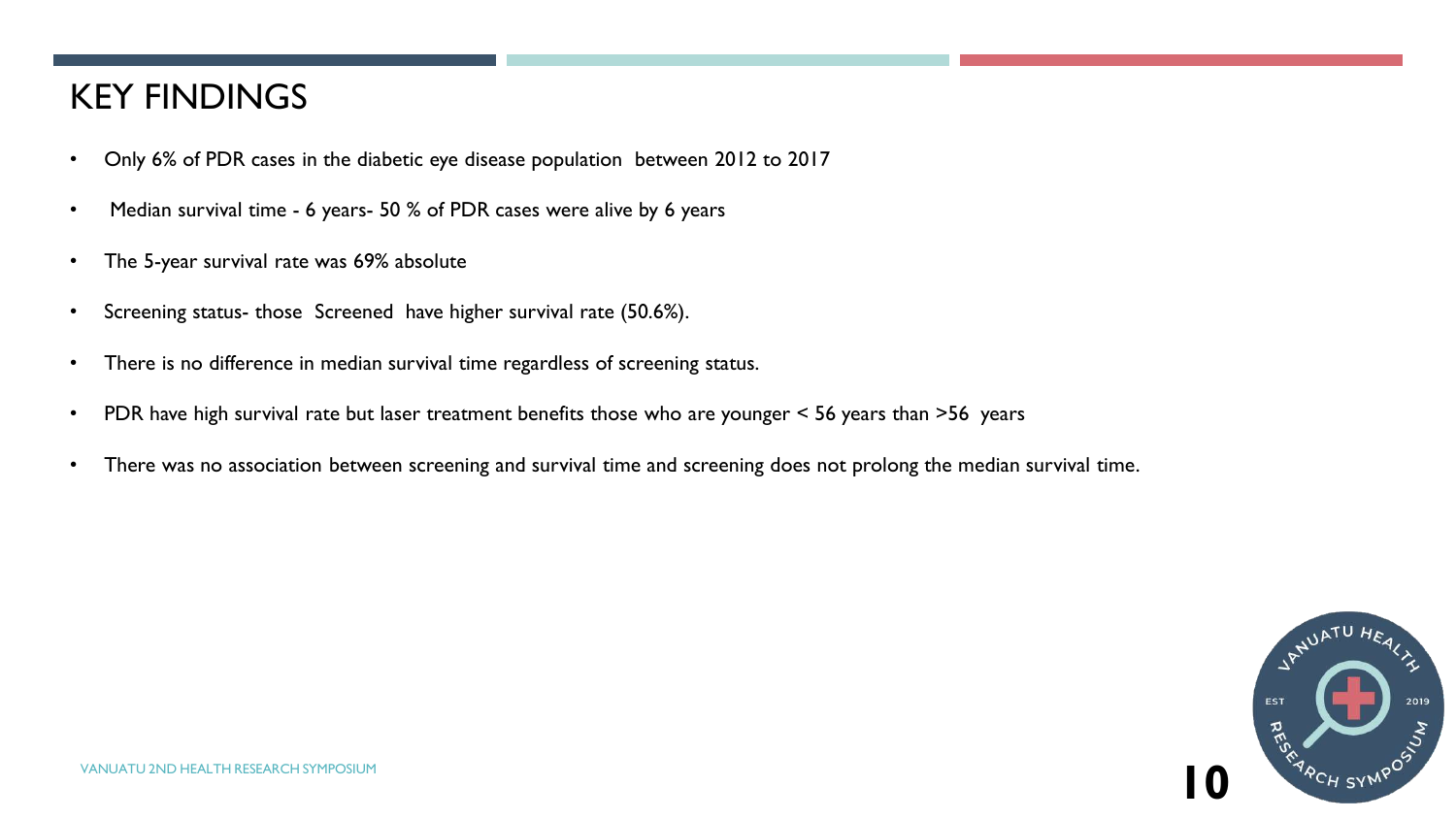# **DISCUSSION**

This study found that :

- I. 6 % PDR in this study. Garry et al., (2010) 1.2% PDR cases in Fiji, Bhikoo et al., (2017) found 62% both PDR and macular diseases at PEI<br>in 2017. in 2017.
	- 2. The median survival time was 6 years. In comparison, Banerjee et al, (2016) found median survival time to be 4.5 years for PDR patients undergoing vitrectomy.
	- 3. The estimated 5-year survival rate 69% absolute. Canlon et al., (2014) supported that, good glycemic control contributes to their rates of survival.
	- 4. The 5 year survival rate for those screened was 50.6 %, those not screened was 25.9%. More research to compare findings.
	- 5. 31% attended retinal screening a year before their treatment. The Pacific DR Program report (2019) found only 13% of diabetes patients received screening in central division of Suva.
	- 6. Age younger than 56 years benefit more from laser treatment than those older than this age. If PEI introduces Vitrectomy surgery, it will benefit ages younger than 56 years. Banerjee, et al., (2016), increasing age is an independent negative indicator for survival.
	- 7. A 9% had deterioration (bad to worse) vision after their laser treatment. Lee at al., (2017) stated laser can worsen night vision and Mohamed (2019) said poor laser outcomes were associated with poor baseline vision
	- 8. Some patients are living in stress and denial. Liu et al., (2012) found health status is dependent on the severity of diabetes ,and Yau et al.,( 2012) found diabetes is main factor to health status.

**EST** 

2019

VANUATU 2ND HEALTH RESEARCH SYMPOSIUM 9. It is concluded based on these findings with a 95% confidence that there is no association between screening statues and survival time and screening has no effect on the median survival time. **11**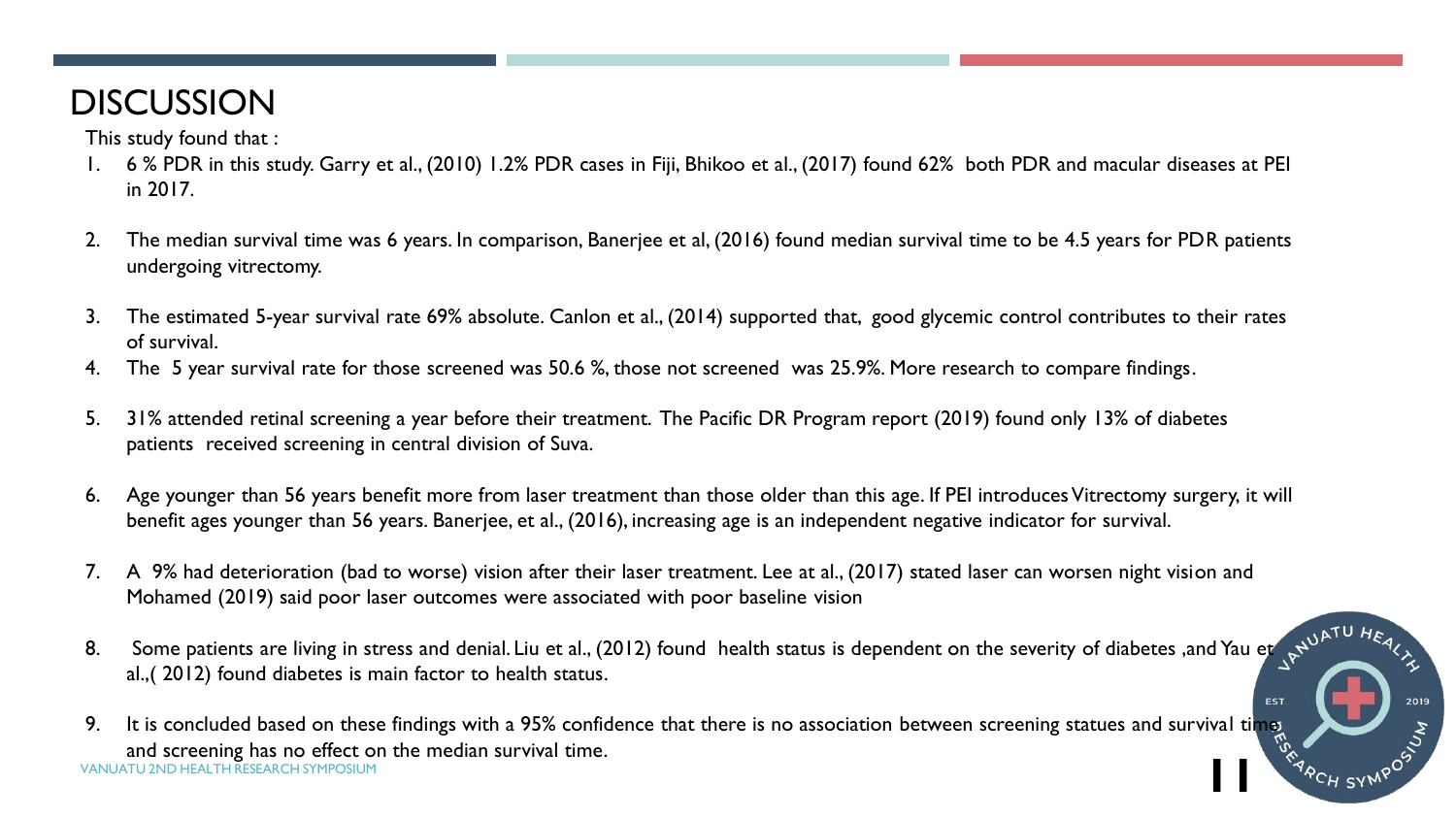### **STRENGTH**

- Institution based, focused and more systemic study
- Provides baseline information on survival rate of PDR for PEI and Provides a profile that pacific people can also compare their results with the study findings.
- Informs the Fijian MOH, PEI institution for the importance of resource allocations, policy making, future plans and programs of diabetic retinopathy at the PEI institution.
- Contributes to the current literature on DR and PDR, providing knowledge, information to medical institutions and to health professionals interested in expanding their eye care skills.
- Good database system at the PEI that provides reliable information.

### LIMITATIONS

- Data entry issues such as missing data, incomplete data records, multiple data entry.
- Primary data was a challenge . It was the most significant stumbling block in this research.
- Covid 19 restriction made it difficult to communicate with PEI technical supervisor during data collection

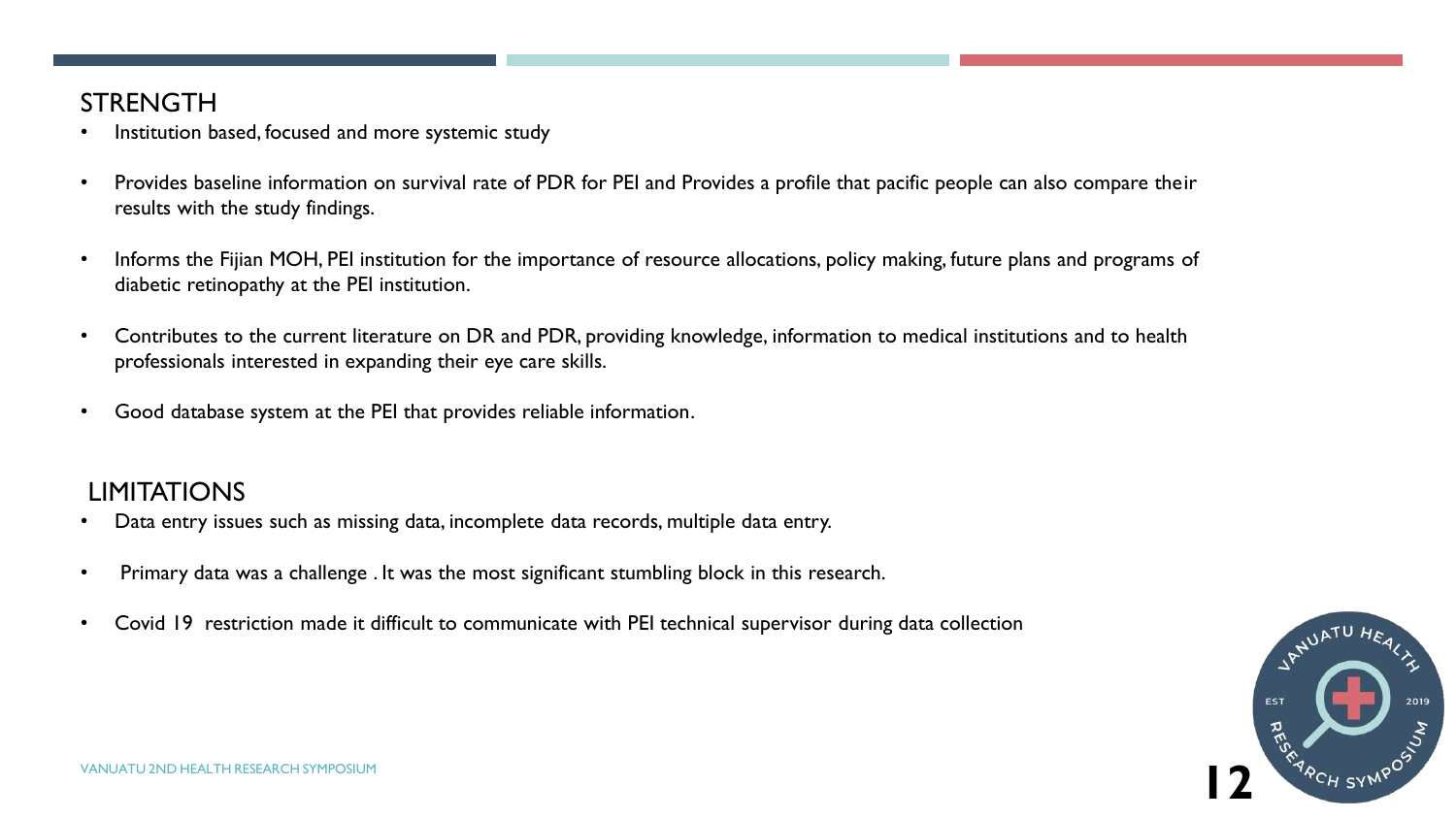# **CONCLUSION**

PDR patients have higher survival rate after laser treatment, with those who have attended retinal screening Even though the study revealed that PDR is not a major concern, DR and PDR are still adding to the economic costs of laser treatment.

#### Implications of programs such as :

- 1. Awareness programs and public health interventions in communities, school and universities should remain a priority to avoid diabetes, DR and its complications
- 2. Metabolic control of risks factors such as glycemic control in dietary
- 3. Timely and early referral of DR
- 4.
- 5. The ministry of health should revisit its existing strategies and policies to identify areas that needs improvements
- 6. Health workers should also provide sustainable health information regulary to diabetic patients on possible risk factors of DR
- 7. Monitoring and evaluating a DR screening program at regular intervals is essential and should occur annually.
- 8. Understanding the behavioural, cultural, and religious aspects of local populations may assist policy makers better strategize the battle against high consumption of sugar-dense food and beverages  $N^{ATU}He$ high consumption of sugar-dense food and beverages

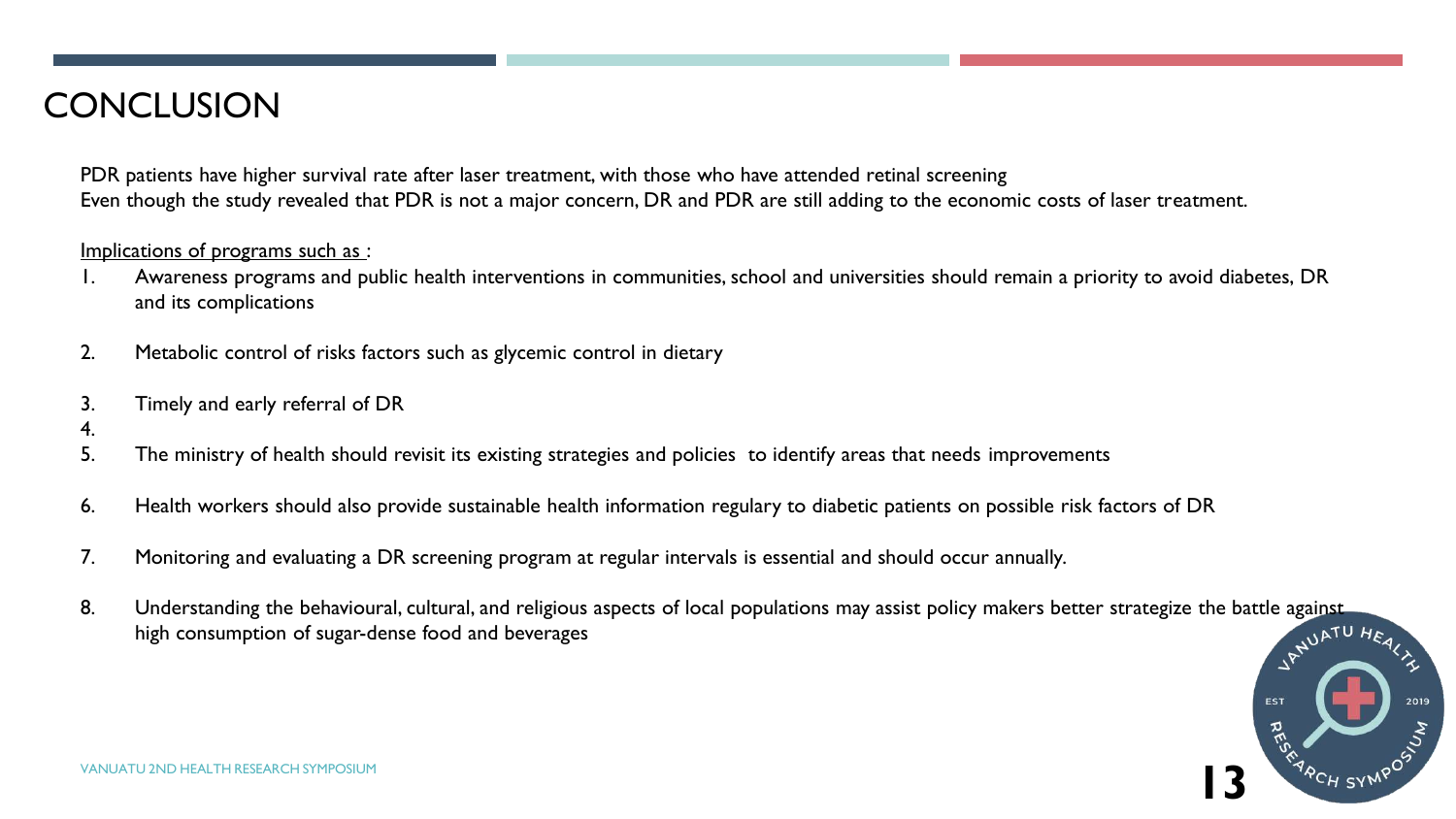# RECOMENDATION

- 1. Timely treatment must be emphasis during awareness programs for the prevention of diabetic eye disease progression.
- 2. Review of current base practice guidelines to promote access to retinal screening for high risk populations who may not be accessing mainstream health
- 3. The MOH, through the public health department should work with the government's price control unit to consider raising the price of some processed goods that are higher in sugar, to help reduce the consumption of high-sugar foods, which will be a chance of lowering the risk of diabetes
- 4. The MOH through public health department and other stake holders should consider internet based content and information technology to be a vehicle for enhancing education support in diabetes as a strategy to avoid retinopathy
- 5. The importance of vision screening must be emphasize
- 6. Tracing of non-attenders with evidence of retinopathy should be effectively carried out.
- 7. It is recommended that age categories must also be considered as one of the criteria checklist for vitreous surgery

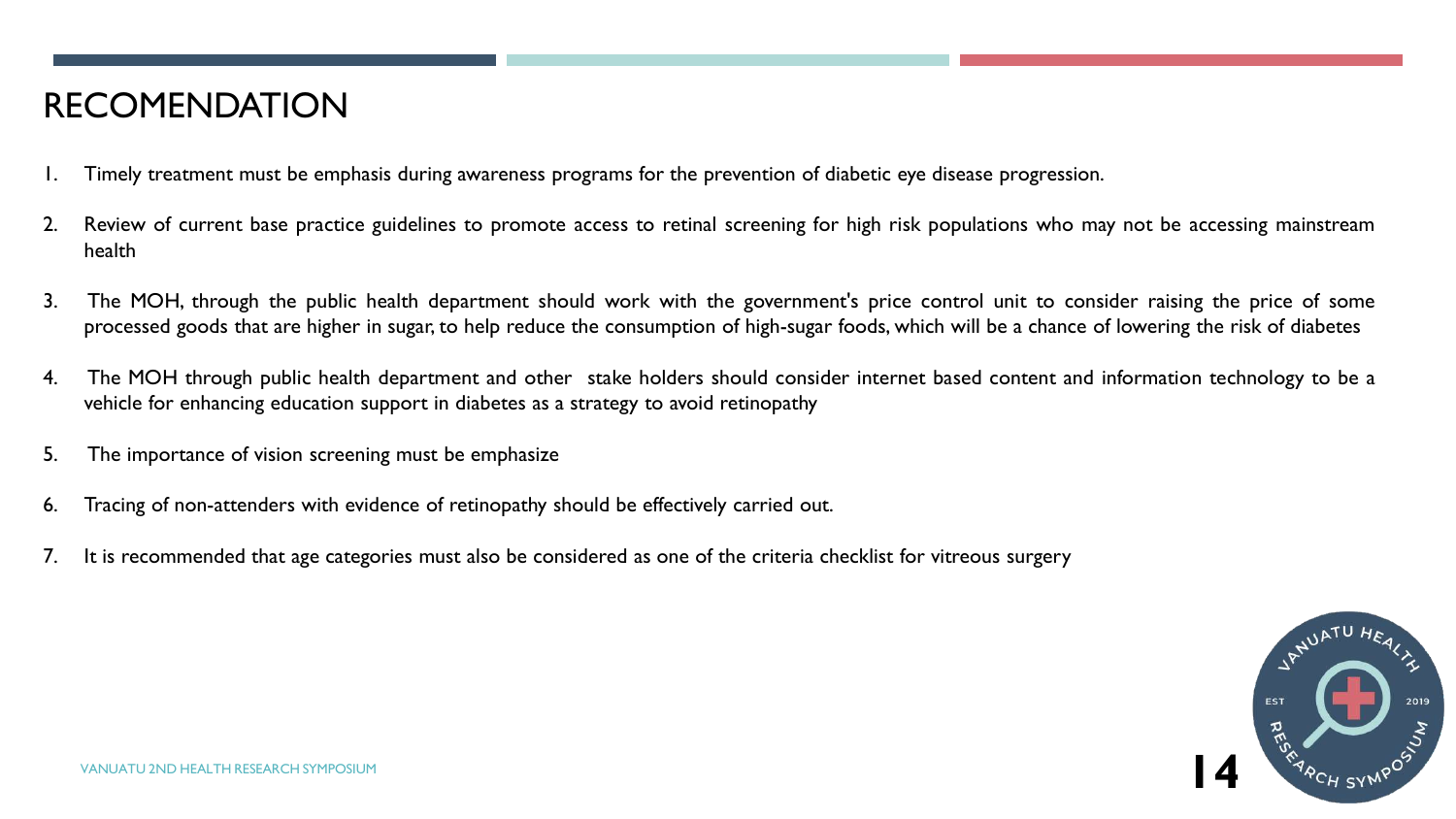## ACKNOWLEDGEMENT

- To the almighty God
- Principal academic supervisor; Dr. Ramneek Goundar
- Co-supervisiors ; Dr. Kissinger Marfoh and Dr. Eunice Okyere
- Mr. Scott Anesi
- The PEI, diabetic eye clinic
- My family